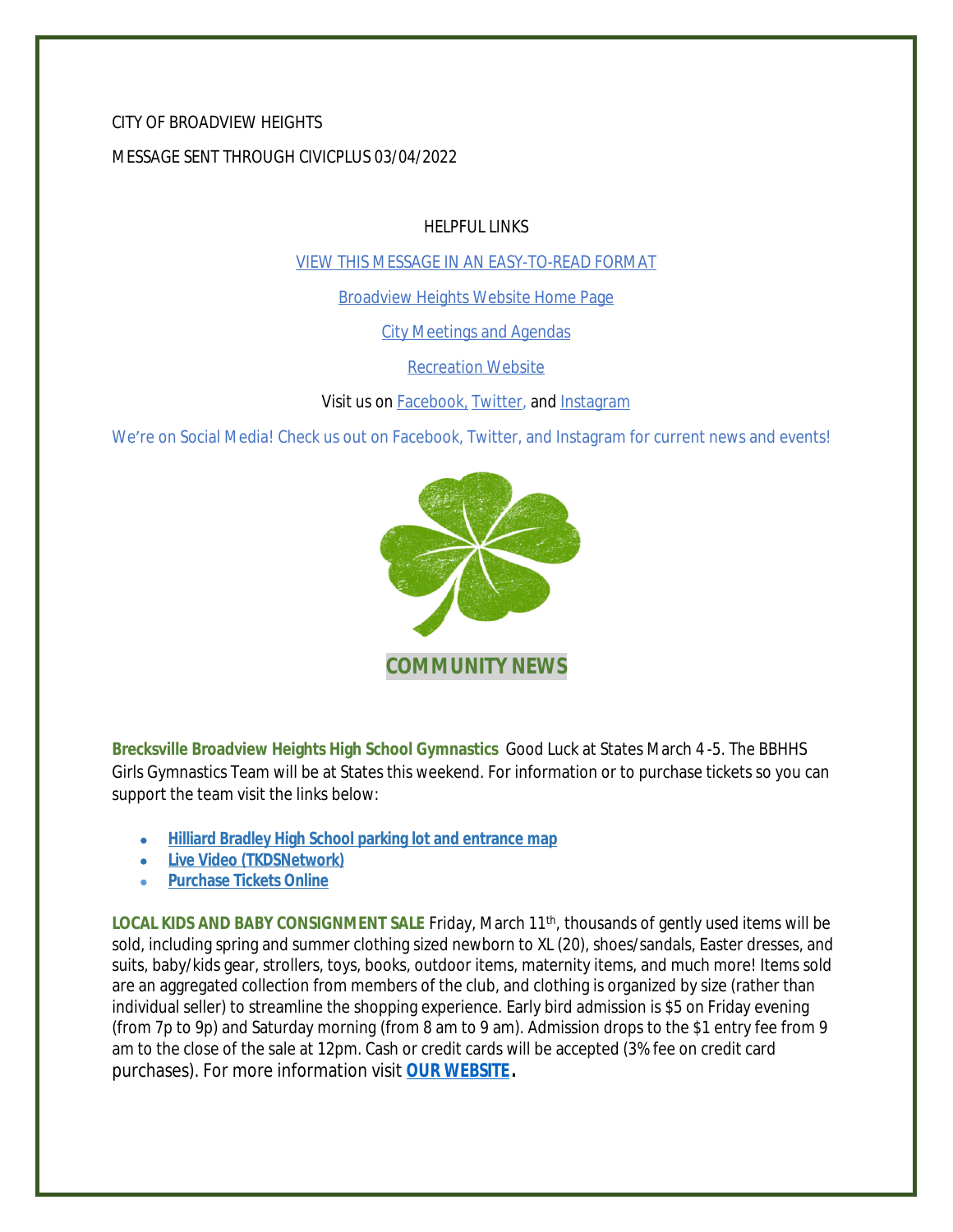**ASSUMPTION FISH FRY** Church of the Assumption will host their Annual Fish Fry every Friday during Lent starting on March 4<sup>th</sup>, 3:30PM – 7:30PM. This will be carry out only, pick up at 9183 Broadview Rd. Broadview Heights OH 44147. You will be able to order online or by phone. For contact information and menu **[CLICK HERE](https://broadview-heights.org/DocumentCenter/View/9222/fishfry)**[.](https://broadview-heights.org/DocumentCenter/View/9222/fishfry)

**Memorial Day [Drive-Thru](https://broadview-heights.org/DocumentCenter/View/9222/fishfry) Parade** Due to the success of last year's Memorial Day [Drive-Thru](https://broadview-heights.org/DocumentCenter/View/9222/fishfry) Parade and with COVID still among us, the City of [Broadview](https://broadview-heights.org/DocumentCenter/View/9222/fishfry) Heights would like to honor those who served by having another Memorial Day Parade "[Drive-Thru](https://broadview-heights.org/DocumentCenter/View/9222/fishfry)" in 2022. The drive-thru will begin at 10 am on Monday, May 30th at the Broadview Heights [Community](https://broadview-heights.org/DocumentCenter/View/9222/fishfry) Center, 9543 Broadview Road, and will [continue on until 12 pm.](https://broadview-heights.org/DocumentCenter/View/9222/fishfry) 

[In an effort to make this a truly community event, The City of Broadview Heights would love for you to](https://broadview-heights.org/DocumentCenter/View/9222/fishfry)  [memorialize a serviceman or servicewoman that is near and dear to you. Honor your hero, by](https://broadview-heights.org/DocumentCenter/View/9222/fishfry)  [decorating your car with their photos, display their uniform in your window, write their name and](https://broadview-heights.org/DocumentCenter/View/9222/fishfry)  [service branch on your vehicle and share their story with others as they drive through. We will display](https://broadview-heights.org/DocumentCenter/View/9222/fishfry)  [pictures of your tribute in a gallery on our social media pages. Space is limited, so if you would like to](https://broadview-heights.org/DocumentCenter/View/9222/fishfry)  [participate you can RSVP by May 15](https://broadview-heights.org/DocumentCenter/View/9222/fishfry)<sup>[th](https://broadview-heights.org/DocumentCenter/View/9222/fishfry)</sup>[, 2022 to Kristy Knudsen at](https://broadview-heights.org/DocumentCenter/View/9222/fishfry) [kknudsen@broadview-heights.org](mailto:kknudsen@broadview-heights.org) and we can reserve a spot for you.

**THE BRECKSVILLE-BROADVIEW HEIGHTS SCHOOLS FOUNDATION** is excited to announce its campaign to raise funds for next year's teacher grants! *"Bee the IMPACT"* is an online silent auction featuring exciting packages and experiences including: our popular graduation packages, Catawba Island getaway, exclusive dining experiences and more! 100% of online auction proceeds will go towards funding Classroom Enrichment grants benefitting our teachers and, ultimately, our students. The Schools Foundation has a goal of raising \$15,000 and is asking for your help in making this a successful campaign! Those interested in helping can do so in the following ways by visiting **[www.bbhsf.org/bee-the-impact-campaign.](http://www.bbhsf.org/bee-the-impact-campaign)**

**[SPOTLIGHTS THEATER PRESENTS PUFFS, A COMEDIC PARODY](http://www.bbhsf.org/bee-the-impact-campaign)** [The Broadview Heights, Spotlights](http://www.bbhsf.org/bee-the-impact-campaign)' first [show of the year, will be](http://www.bbhsf.org/bee-the-impact-campaign) *[Puffs](http://www.bbhsf.org/bee-the-impact-campaign)*[,](http://www.bbhsf.org/bee-the-impact-campaign) *[or](http://www.bbhsf.org/bee-the-impact-campaign) [Seven Increasingly Eventful Years at a Certain School of Magic &](http://www.bbhsf.org/bee-the-impact-campaign)  [Magic.](http://www.bbhsf.org/bee-the-impact-campaign)* [This comedic parody by Matt Cox is set in the world of a certain Magical Boy Wizard who went](http://www.bbhsf.org/bee-the-impact-campaign)  [to a certain Wizard School and conquered evil. This, however, is not his story. This is the story of the](http://www.bbhsf.org/bee-the-impact-campaign)  [Puffs... who just happened to be there too. It is a tale for anyone who has never been destined to save](http://www.bbhsf.org/bee-the-impact-campaign)  [the world.](http://www.bbhsf.org/bee-the-impact-campaign) [Tickets are \\$15 for adults and \\$12 for seniors and students. Running March 4](http://www.bbhsf.org/bee-the-impact-campaign)<sup>[th](http://www.bbhsf.org/bee-the-impact-campaign)</sup> through [March 13](http://www.bbhsf.org/bee-the-impact-campaign)[th](http://www.bbhsf.org/bee-the-impact-campaign)[. To purchase tickets](http://www.bbhsf.org/bee-the-impact-campaign) **[VISIT THEIR WEBSITE](http://www.broadview-heights-spotlights.org/theater/)**[.](http://www.broadview-heights-spotlights.org/theater/)

**[CUYAHOGA SOIL AND WATER CONVERSATION DISTRICT](http://www.broadview-heights-spotlights.org/theater/)** [is promoting three events. See below:](http://www.broadview-heights-spotlights.org/theater/)

- [Native Seed, Plant, and Tree/Shrub sale](http://www.broadview-heights-spotlights.org/theater/) [www.cuyahogaswcd.org/programs/native-seed](http://www.cuyahogaswcd.org/programs/native-seed-plant-and-treeshrub-sales)**plant-and-treeshrub-sales**
- Poster Contest **[www.cuyahogaswcd.org/events/2022/04/01/poster-contest-registration](http://www.cuyahogaswcd.org/events/2022/04/01/poster-contest-registration-deadline)deadline**
- Master Rain Gardener **[www.cuyahogaswcd.org/events/2022/05/02/master-rain-gardener](http://www.cuyahogaswcd.org/events/2022/05/02/master-rain-gardener)**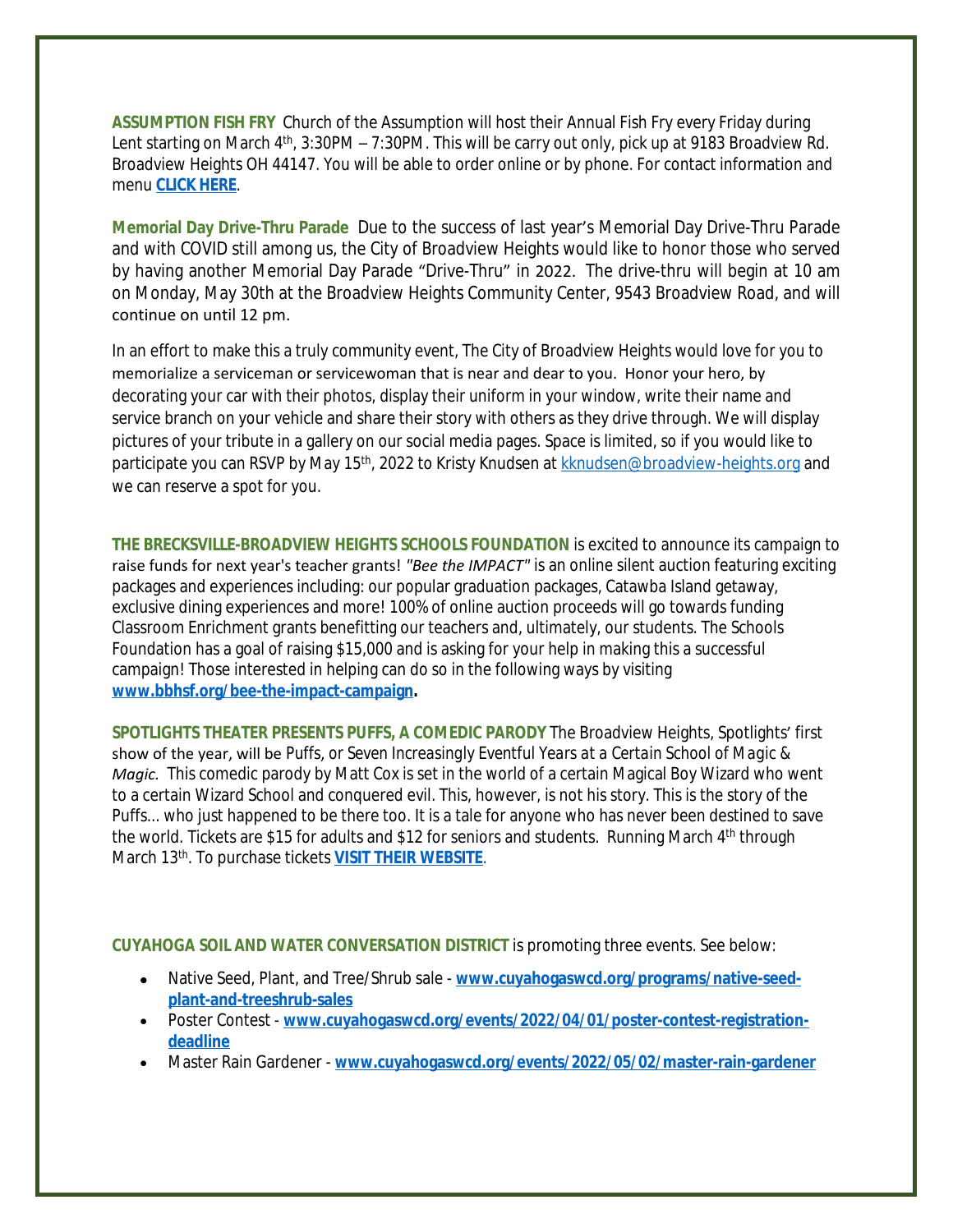## **SERVICE DEPARTMENT**

## **440-717-4068**

**Community Shred Day** Saturday, April 2, 2022 from 9:00AM-12:00PM at the Broadview Heights Service Garage. Residents can bring up to 5 bags of their private documents to be shredded on-site for free. Staples, fasteners and paper clips do NOT need to be removed. **No businesses please. Non perishable food donations will be accepted for Lend A Hand.**

**KEEP YOUR CATCH BASIN CLEAR** As the temperatures creep up (and down), make sure your catch basins are cleared of snow and ice so that the melting snow can drain properly.

**DISPOSAL OF WHITE GOODS/APPLIANCES** For a pick up of these goods, please call the Service Department at 440-717-4022 by noon the Wednesday before pickup.

**DISPOSAL OF FURNITURE, MATTRESSES AND BOX SPRINGS** These items are to be disposed of with your regular trash. Upholstered items, mattresses and box springs MUST BE wrapped up in plastic (Painter's Plastic works well) to be picked up by Rumpke. Please contact Rumpke to inform them of the large item pick up 24 hours in advance at 1-800-828-8171. Additional information can be reviewed on our website **[HERE](https://www.broadview-heights.org/1027/Garbage-Recycling)**[.](https://www.broadview-heights.org/1027/Garbage-Recycling)

**[DISCARDING OF WIPES](https://www.broadview-heights.org/1027/Garbage-Recycling)** [Please note that wipes \(for example Clorox, Lysol, baby wipes](https://www.broadview-heights.org/1027/Garbage-Recycling)…) are not to be [flushed down toilets. These wipes are not made to breakdown. Please dispose of wipes in your garbage](https://www.broadview-heights.org/1027/Garbage-Recycling)  [and only flush toilet paper. Thank you! NO wipes are flushable, even if the box says they are. Please](https://www.broadview-heights.org/1027/Garbage-Recycling)  [dispose of wipes in your garbage and only flush toilet paper. Thank you!](https://www.broadview-heights.org/1027/Garbage-Recycling) 

# **[BUILDING DEPARTMENT](https://www.broadview-heights.org/1027/Garbage-Recycling)**

### **[440-526-6864](https://www.broadview-heights.org/1027/Garbage-Recycling)**

**[COMMON QUESTIONS, PROBLEMS, OR ISSUES HOMEOWNERS HAVE](https://www.broadview-heights.org/1027/Garbage-Recycling)** [As](https://www.broadview-heights.org/1027/Garbage-Recycling) [we head into spring and](https://www.broadview-heights.org/1027/Garbage-Recycling)  [summer, the Building Department wants to answer some of the most common issues and problems](https://www.broadview-heights.org/1027/Garbage-Recycling)  [concerning homeowners.](https://www.broadview-heights.org/1027/Garbage-Recycling)

- [Make sure grass is cut in a timely manner. Must not exceed 6 inches](https://www.broadview-heights.org/1027/Garbage-Recycling)
- [Weeds in beds and throughout yard must be maintained](https://www.broadview-heights.org/1027/Garbage-Recycling)
- [Garbage must not be put at the street until evening of the day before pick up](https://www.broadview-heights.org/1027/Garbage-Recycling)
- [All Garbage and trash containers should be kept behind the front of the house](https://www.broadview-heights.org/1027/Garbage-Recycling)
- [Boats, trailers and campers must be parked behind the front building lot line](https://www.broadview-heights.org/1027/Garbage-Recycling)
- Trip Hazards: Check sidewalks and driveways to make sure they are not more than  $\frac{3}{4}$  of an inch [higher or lower than adjacent sidewalks/driveways.](https://www.broadview-heights.org/1027/Garbage-Recycling)
- [Clean moss growing on roofs and siding](https://www.broadview-heights.org/1027/Garbage-Recycling)
- [If installing a portable pool follow city guidelines](https://www.broadview-heights.org/1027/Garbage-Recycling)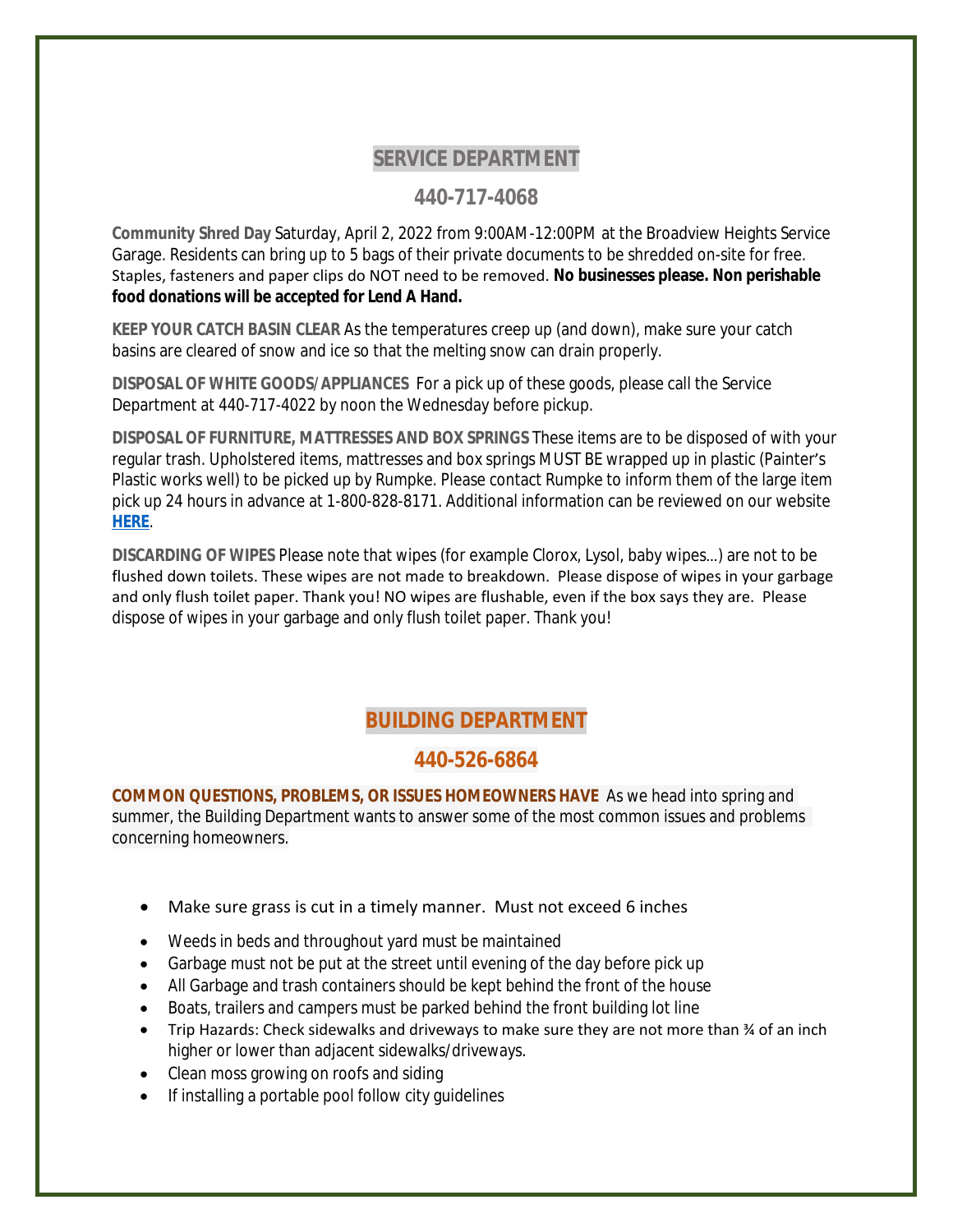- If installing a gas line to your pool heater, outdoor fireplace, or grill it must be pressure tested and installed to all codes
- Grass maybe cut, and yardwork done by homeowners from 8 am to 8 pm
- Contractors may work from 7 am to 7 pm Monday thru Saturday
- Check with Building Department to make sure your contractors are registered and permitted properly

## **ENGINEERING DEPARTMENT**

### **440-838-4705**

**EAST EDGERTON ROAD BRIDGE DECK REPLACEMENT** As of now Great Lakes is scheduled to install detour signage for the Edgerton Rd Bridge on April 20<sup>th</sup> and the detour will be in place until August 17<sup>th</sup>, 2022. However there have been some delays with starting work and they are currently revising their schedule so these dates may be subject to change.

**IMPORTANT INFORMATION REGARDING TRAFFIC LIGHTS ON SR 82** The second set of signal heads in each direction is optically programmed to avoid giving conflicting indications to SR 82 traffic and potentially cause a vehicle to run a red light. Generally, whenever the first set of signals for EB or WB 82 traffic turns green, the second set will turn green as well. At the end of the phase, the first set should go to yellow and then red, while the second optically programmed set will remain green and activate the left turn arrows so as to clear out any traffic remaining between Market Place East and Glenwood. The optically programmed heads should only be visible to those vehicles in between the intersections so that vehicles back at the first set of signals do not mistakenly see green indications and think that they are able to proceed forward. Similarly, in instances where there is only side street demand on either Market Place East or Glenwood (but not both), the respective side street will be given a green light along with the downstream optically programmed heads so that vehicles turning right out onto 82 will be able to continue on their way through the adjacent intersection. Again, 82 traffic is seeing red at this time at the first set of signals and we do not want them to be able to see the second set of optically programmed signals which will be displaying green as this could cause them to run their red light.

The optically programmed heads are a safety measure that is necessary when you have a signalized offset intersection such as this.

**POINT OF SALE INSPECTION OF SEPTIC SYSTEMS** Please see the ordinance regarding the Point of Sale Inspection for residents with septic systems. **[1048.01 ORDINANCE POINT OF SALE INSEPECTIONS OF](https://codelibrary.amlegal.com/codes/broadviewhts/latest/broadview_oh/0-0-0-13398)  SEPTIC SYSTEMS.**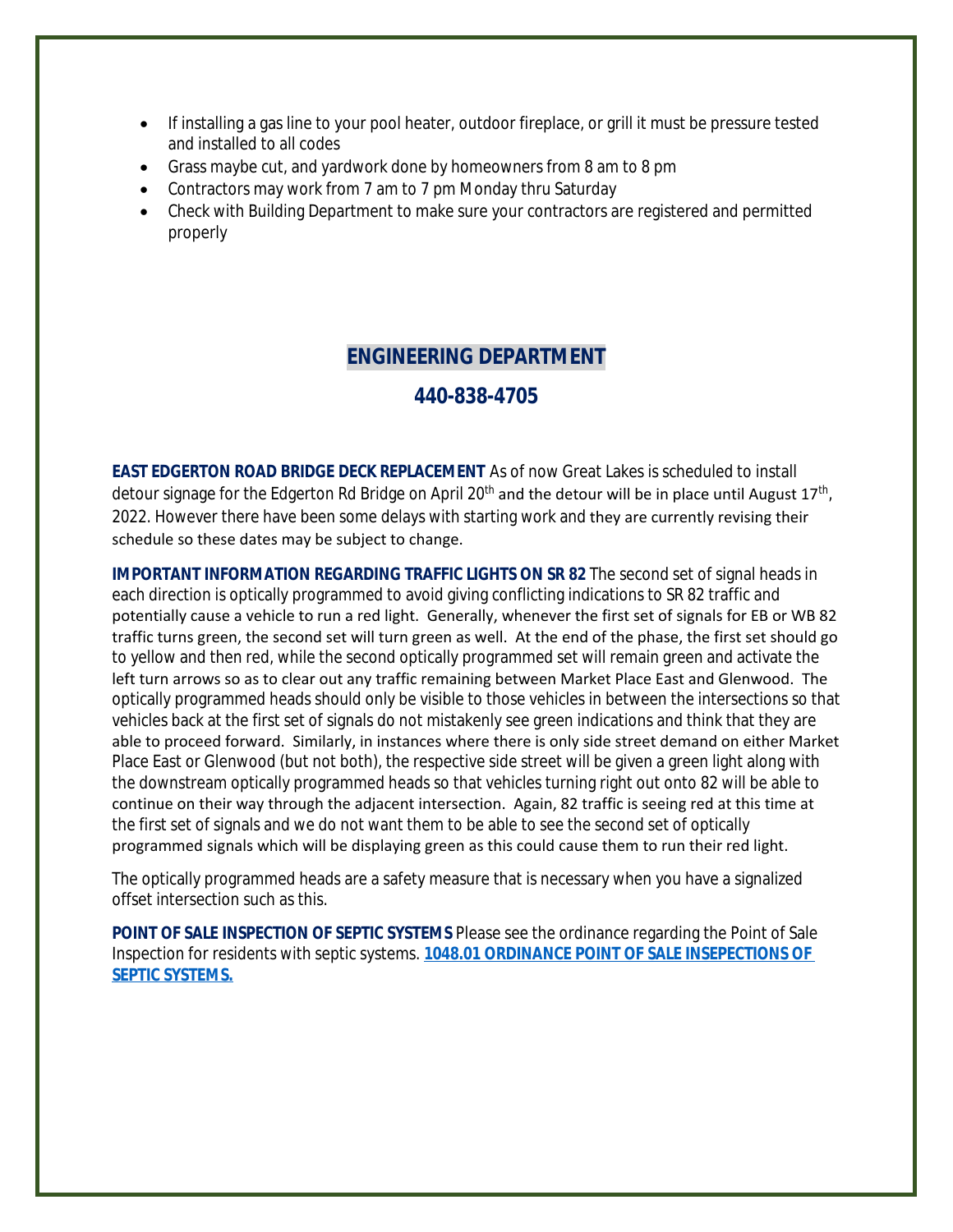### **THE CITY OF BROADVIEW HEIGHTS IS ACCEPTING APPLICATIONS**

Apply online at: **<https://www.broadview-heights.org/jobs.aspx>**

#### **[FULL TIME POSITIONS:](https://www.broadview-heights.org/jobs.aspx)**

**[SERVICE WORKER](https://www.broadview-heights.org/jobs.aspx)** Performs a variety of Service Department jobs related to construction, maintenance, repair and labor – [landscaping, leaf collection, snowplowing & salting, road and sewer](https://www.broadview-heights.org/jobs.aspx)  [crews. Current CDL, or at least a Temp CDL if hired before 3/23/2022.](https://www.broadview-heights.org/jobs.aspx)

#### **[PART TIME POSITIONS:](https://www.broadview-heights.org/jobs.aspx)**

**[RESIDENT SERVICES ATTENDANT](https://www.broadview-heights.org/jobs.aspx)** [This position is responsible for providing excellent customer service by](https://www.broadview-heights.org/jobs.aspx) [greeting and assisting the public as they call or enter City Hall and/or the Recreation Center. Ensures](https://www.broadview-heights.org/jobs.aspx)  [that visitor logs are completed and information and directions are provided as needed. Performs a](https://www.broadview-heights.org/jobs.aspx)  [variety of customer service and support tasks. Please](https://www.broadview-heights.org/jobs.aspx) **[visit our website](https://www.broadview-heights.org/Jobs.aspx?UniqueId=98&From=98&CommunityJobs=False&JobID=Resident-Services-Attendant-135)** for more information and to apply.

**PART TIME HEAD LIFEGUARD** Performs all Lifeguard duties and maintains presence on pool deck when not lifeguarding; oversees Lifeguards and Water Safety Instructors to ensure duties are completed properly and safety is maintained. Must have current certifications, prior supervisory experience and at least 2 years' experience as a Lifeguard.

**LIFEGUARD** Evening/Weekend and Day Shift positions are currently open. Must hold current Lifeguard Certification. We offer free certification training to be a Water Safety Instructor to our interested Lifeguards. Must be at least 15 years old. Please apply online or contact our Aquatics Manager at **[udrinko@broadview-heights.org](mailto:udrinko@broadview-heights.org)**.

**PT CUSTODIAN** Evenings and Weekend work, 20 – 24 hours/week. Performs custodial duties as directed, dusting, picking up trash and clutter, mopping, vacuuming, cleaning and restocking restrooms, cleaning and sanitizing surfaces and equipment. May assist with setting up and taking down chairs/tables/equipment for meetings and events.

### **RECREATION DEPARTMENT 440-838-4522**

**AQUA EGG HUNT** The Aqua egg hunt is back and will take place on Saturday, April 2nd. This event is for children age 6 months to 10 years old. Spots will fill up quickly so **[register today](https://web1.myvscloud.com/wbwsc/ohbroadviewheightswt.wsc/search.html?module=AR&Type=FDD,EVENT)**[!](https://web1.myvscloud.com/wbwsc/ohbroadviewheightswt.wsc/search.html?module=AR&Type=FDD,EVENT)

**SILVER SNEAKERS CLASSIC DEMO** [Monday, March 7](https://web1.myvscloud.com/wbwsc/ohbroadviewheightswt.wsc/search.html?module=AR&Type=FDD,EVENT)<sup>[th](https://web1.myvscloud.com/wbwsc/ohbroadviewheightswt.wsc/search.html?module=AR&Type=FDD,EVENT)</sup> at 10:15am Silver Sneakers Classic demo in the [Recreation Center Aux gym. Stop in at 10:00am to meet the instructor and ask any questions.](https://web1.myvscloud.com/wbwsc/ohbroadviewheightswt.wsc/search.html?module=AR&Type=FDD,EVENT)

**[NEW BATTING CAGE](https://web1.myvscloud.com/wbwsc/ohbroadviewheightswt.wsc/search.html?module=AR&Type=FDD,EVENT)** [We will have days, times, and rates posted in April for the batting cage. You will](https://web1.myvscloud.com/wbwsc/ohbroadviewheightswt.wsc/search.html?module=AR&Type=FDD,EVENT)  [have to reserve it, please look for information to be posted by 4/1.](https://web1.myvscloud.com/wbwsc/ohbroadviewheightswt.wsc/search.html?module=AR&Type=FDD,EVENT)

**[NEW SKATE PARK](https://web1.myvscloud.com/wbwsc/ohbroadviewheightswt.wsc/search.html?module=AR&Type=FDD,EVENT)** [We have begun the process of removing the all old features at the Skate Park. The](https://web1.myvscloud.com/wbwsc/ohbroadviewheightswt.wsc/search.html?module=AR&Type=FDD,EVENT)  [new skate park is due to be delivered and installed in the next 4-6 weeks. As soon as we get exact dates](https://web1.myvscloud.com/wbwsc/ohbroadviewheightswt.wsc/search.html?module=AR&Type=FDD,EVENT)  [we will get the news out.](https://web1.myvscloud.com/wbwsc/ohbroadviewheightswt.wsc/search.html?module=AR&Type=FDD,EVENT)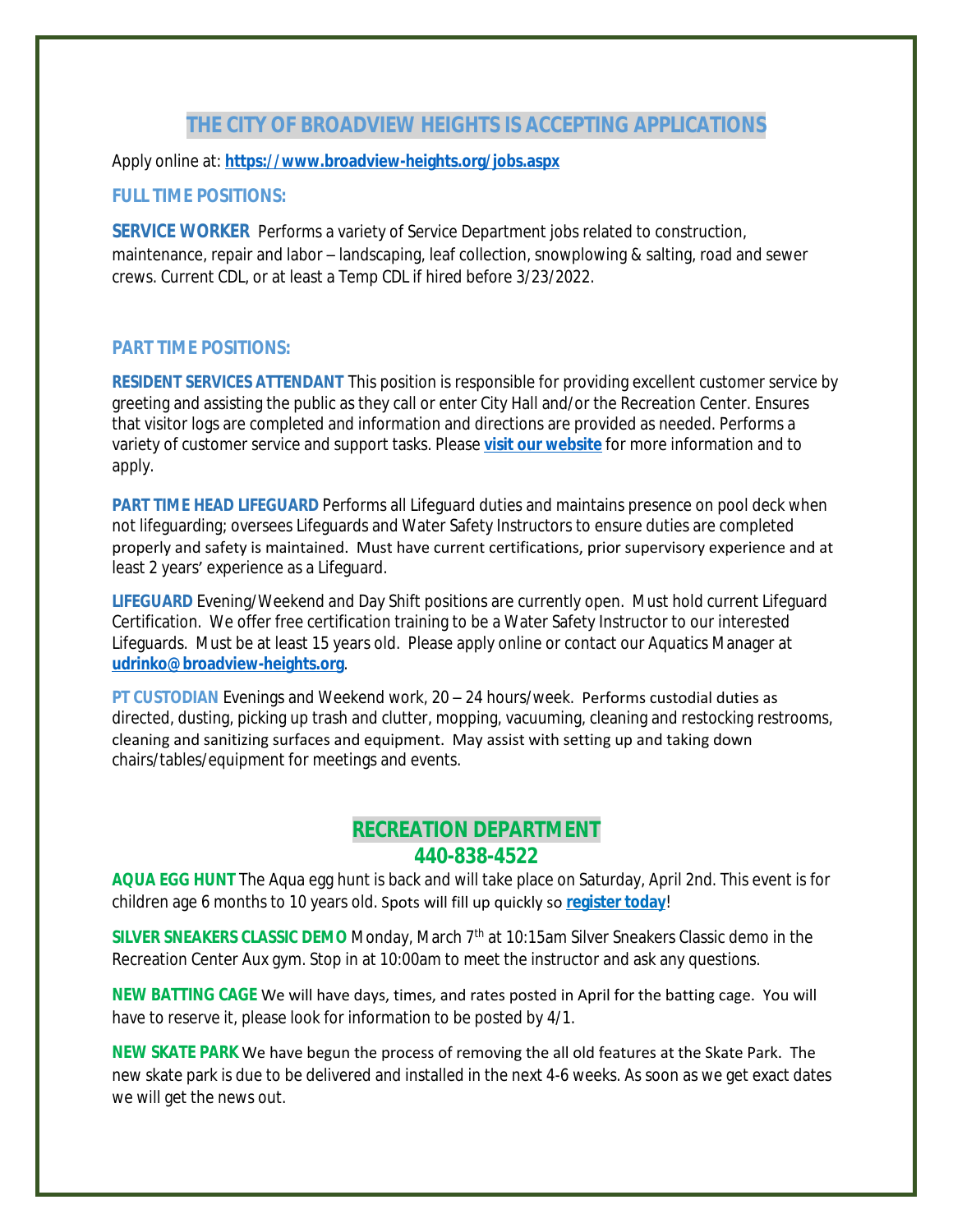**NEW POOL HOURS** The new pool hours are as follows beginning March 7, 2022. Monday – Friday 5:30AM-8PM, Saturdays 7:30AM-6:00PM, and Sundays 7:30AM-4:00PM

**SPRING SOCCER** is right around the corner. Games are scheduled to begin Saturday, April 9th and will run for 6 weeks. If you played in the fall you are automatically registered for spring, you don't need to re-register. If you did not play in the fall and want to play in the spring you can register at **[www.bhrec.org/register](http://www.bhrec.org/register)** between February 1st and February 28th. If you have additional questions about soccer visit our soccer page on the website at: **<https://broadview-heights.org/243/Soccer>**

**[BASEBALL / SOFTBALL / TEE BALL](https://broadview-heights.org/243/Soccer)** [registrations are going on now and will close on March 15th. If you do](https://broadview-heights.org/243/Soccer) [not register by March 15th you are not guaranteed a spot on a team. For more information visit our](https://broadview-heights.org/243/Soccer)  [website at](https://broadview-heights.org/243/Soccer) **<https://broadview-heights.org/643/Baseball-Softball>**

**[LIFEGUARDS](https://broadview-heights.org/643/Baseball-Softball)** [We are hiring lifeguards for all shifts, please contact Ursula Drinko at](https://broadview-heights.org/643/Baseball-Softball) **[udrinko@broadview](mailto:udrinko@broadview-heights.org)heights.org** for more information.

**PROGRAMS/MEMBERSHIPS** Please visit us **[our website here](https://www.broadview-heights.org/292/Parks-Recreation)** for information on current programs, memberships and activities.

#### **CHECK US OUT ON FACEBOOK AND INSTAGRAM!**

#### **CURRENT OPERATING HOURS:**

Monday through Friday 5:30AM – 10:00PM Saturday 7:30AM – 8:00PM Sunday 7:30AM - 6:00PM

### **HUMAN SERVICES DEPARTMENT**

#### **440-526-4074**

**FREE COVID-19 AT HOME TEST KITS** In December, as the Omicron variant of the Coronavirus led to a spike in cases, the federal government announced it would start mailing at home COVID tests for free to any U.S. household that requests one. Every home in the U.S. is eligible to order 4 free at- home COVID- 19 tests. Orders will usually ship in 7-12 days. To request your free kits, log on to **[www.covidtests.gov](http://www.covidtests.gov)** and click on "[Order Free At-Home Tests](http://www.covidtests.gov)".

**[AARP TAX-AIDE PROGRAM](http://www.covidtests.gov)** [The AARP Tax-Aide Program will NOT be scheduling appointments at the](http://www.covidtests.gov)  [Broadview Heights Human Services Department in 2022 for the 2021 tax year. Due to a shortage of](http://www.covidtests.gov)  [volunteers, they will be taking appointments ONLY at area branches of the Cuyahoga County Public](http://www.covidtests.gov)  [Libraries. Please call the specific branch to schedule an appointment. The Tax-Aide sites in Cuyahoga](http://www.covidtests.gov)  [County are: Brecksville Branch at 9089 Brecksville Rd. \(440-526-1102\), Middleburg Heights Branch at](http://www.covidtests.gov)  [16699 Bagley Rd. \(440-234-3600\), North Royalton Branch at 5071 Wallings Rd. \(440-237-3800\) and the](http://www.covidtests.gov)